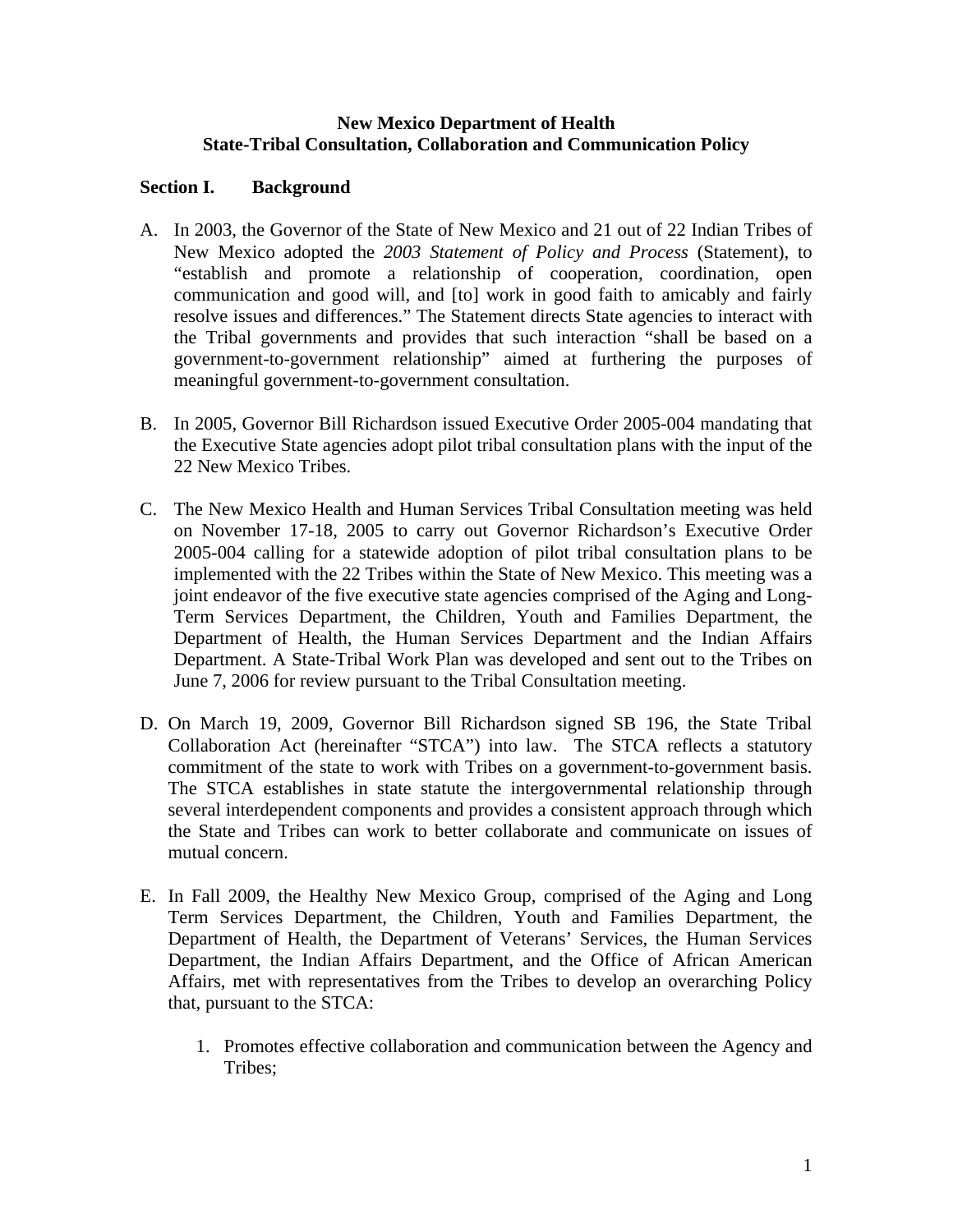- 2. Promotes positive government-to-government relations between the State and Tribes;
- 3. Promotes cultural competence in providing effective services to American Indians/Alaska Natives; and
- 4. Establishes a method for notifying employees of the Agency of the provisions of the STCA and the Policy that the Agency adopts.
- F. The Policy meets the intent of the STCA and defines the Agency's commitment to collaborate and communicate with Tribes.

## **Section II. Purpose**

Through this Policy, the Agency will seek to improve and/or maintain partnerships with Tribes. The purpose of the Policy is to use or build-upon previously agreed-upon processes when the Agency initiates programmatic actions that have tribal implications.

### **Section III. Principles**

- A. Recognize and Respect Sovereignty The State and Tribes are sovereign governments. The recognition and respect of sovereignty is the basis for governmentto-government relations and this Policy. Sovereignty must be respected and recognized in government-to-government consultation, communication and collaboration between the Agency and Tribes. The Agency recognizes and acknowledges the trust responsibility of the Federal Government to federallyrecognized Tribes.
- B. Government-to-Government Relations The Agency recognizes the importance of collaboration, communication and cooperation with Tribes. The Agency further recognizes that Agency programmatic actions may have tribal implications or otherwise affect American Indians/Alaska Natives. Accordingly, the Agency recognizes the value of dialogue between Tribes and the Agency with specific regard to those programmatic actions.
- C. Efficiently Addressing Tribal Issues and Concerns The Agency recognizes the value of Tribes' input regarding Agency programmatic actions. Thus, it is important that Tribes' interests are reviewed and considered by the Agency in its programmatic action development process.
- D. Collaboration and Mutual Resolution The Agency recognizes that good faith, mutual respect, and trust are fundamental to meaningful collaboration and communication policies. As they arise, the Agency shall strive to address and mutually resolve concerns with impacted Tribes.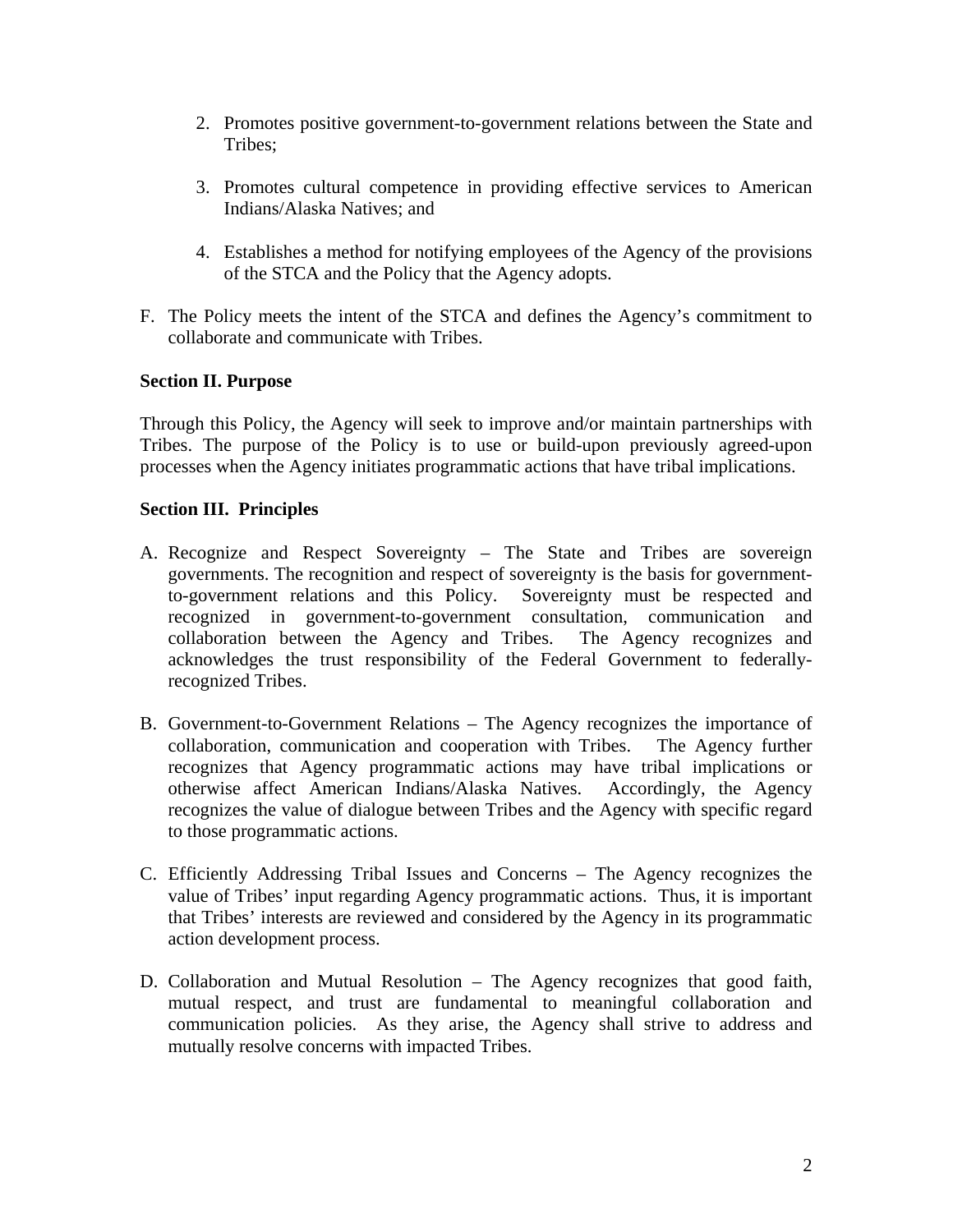- E. Communication and Positive Relations The Agency shall strive to promote positive government-to-government relations with Tribes by: (1) interacting with Tribes in a spirit of mutual respect; (2) seeking to understand the varying Tribes' perspectives; (3) engaging in communication, understanding and appropriate dispute resolution with Tribes; and (4) working through the government-to-government process to attempt to achieve a mutually-satisfactory outcome.
- F. Informal Communication The Agency recognizes that formal consultation may not be required in all situations or interactions. The Agency may seek to communicate with and/or respond to Tribes outside the consultation process. These communications do not negate the authority of the Agency and Tribes to pursue formal consultation.
- G. Health Care Delivery and Access Providing access to health care is an essential public health responsibility and is crucial for improving the health status of all New Mexicans, including American Indians/Alaska Natives in rural and urban areas. American Indians/Alaska Natives often lack access to programs dedicated to their specific health needs. This is due to several factors prevalent among American Indians/Alaska Natives, including but not limited to, lack of resources, geographic isolation, and health disparities. The Agency's objective is to work collaboratively with Tribes to ensure adequate and quality health service delivery in all tribal communities, as well as with individual American Indians/Alaska Natives in urban areas or otherwise outside tribal communities.
- H. Distinctive Needs of American Indians/Alaska Natives Compared with other Americans, American Indians/Alaska Natives experience an overall lower health status and rank at, or near, the bottom of other social, educational and economic indicators. American Indians/Alaska Natives have a life expectancy that is four years less than the overall U.S. population and they have higher mortality rates involving diabetes, alcoholism, cervical cancer, suicide, heart disease, and tuberculosis. They also experience higher rates of behavioral health issues, including substance abuse. The Agency will strive to ensure with Tribes the accountability of resources, including a fair and equitable allocation of resources to address these health disparities. The Agency recognizes that a community-based and culturally appropriate approach to health and human services is essential to maintain and preserve American Indian/Alaska Native cultures.
- I. Establishing Partnerships In order to maximize the use of limited resources, and in areas of mutual interests and/or concerns, the Agency seeks partnerships with Tribes and other interested entities, including academic institutions and Indian organizations. The Agency encourages Tribes to aid in advocating for state and federal funding for tribal programs and services to benefit all of the State's American Indians/Alaska **Natives**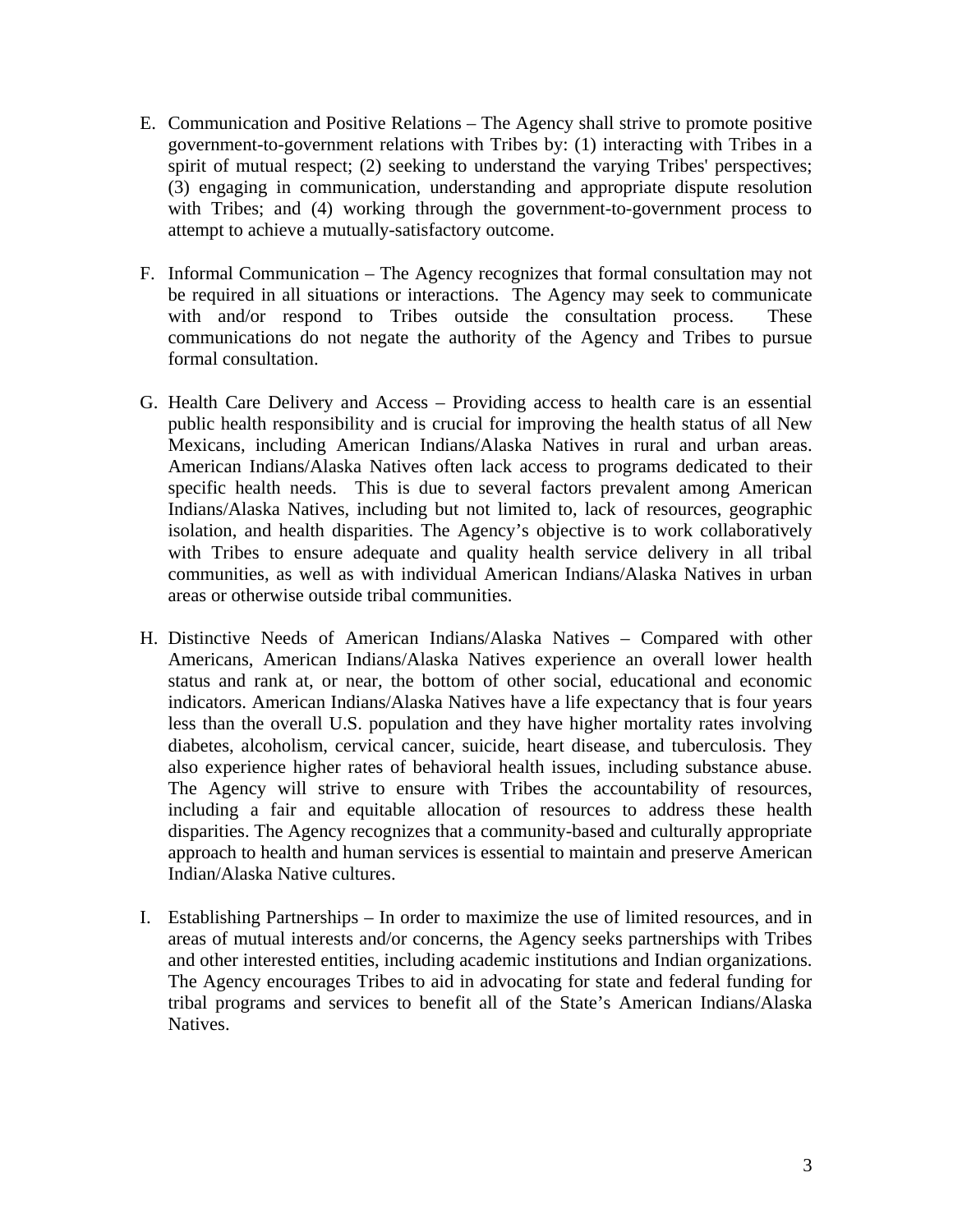- J. Intergovernmental Coordination and Collaboration-
	- 1. Interacting with federal agencies. The Agency recognizes that the State and Tribes may have issues of mutual concern where it would be beneficial to coordinate with and involve federal agencies that provide services and funding to the Agency and Tribes.
	- 2. Administration of similar programs. The Agency recognizes that under Federal tribal self-governance and self-determination laws, Tribes are authorized to administer their own programs and services which were previously administered by the Agency. Although the Agency's or Tribe's program may have its own federally approved plan and mandates, the Agency shall strive to work in cooperation and have open communication with Tribes through a two-way dialogue concerning these program areas.
- K. Cultural and Linguistic Competency The Agency shall strive for its programmatic actions to be culturally relevant and developed and implemented with cultural and linguistic competence.

# **Section IV. Definitions**

- A. The following definitions shall apply to this Policy:
	- 1. American Indian/Alaska Native Pursuant the STCA, this means:
		- a) Individuals who are members of any federally recognized Indian tribe, nation or pueblo;
		- b) Individuals who would meet the definition of "Indian" pursuant to 18 USC 1153; or
		- c) Individuals who have been deemed eligible for services and programs provided to American Indians and Alaska Natives by the United States public health service, the bureau of Indian affairs or other federal programs.
	- 2. Collaboration Collaboration is a recursive process in which two or more parties work together to achieve a common set of goals. Collaboration may occur between the Agency and Tribes, their respective agencies or departments, and may involve Indian organizations, if needed. Collaboration is the timely communication and joint effort that lays the groundwork for mutually beneficial relations, including identifying issues and problems, generating improvements and solutions, and providing follow-up as needed.
	- 3. Communication Verbal, electronic or written exchange of information between the Agency and Tribes.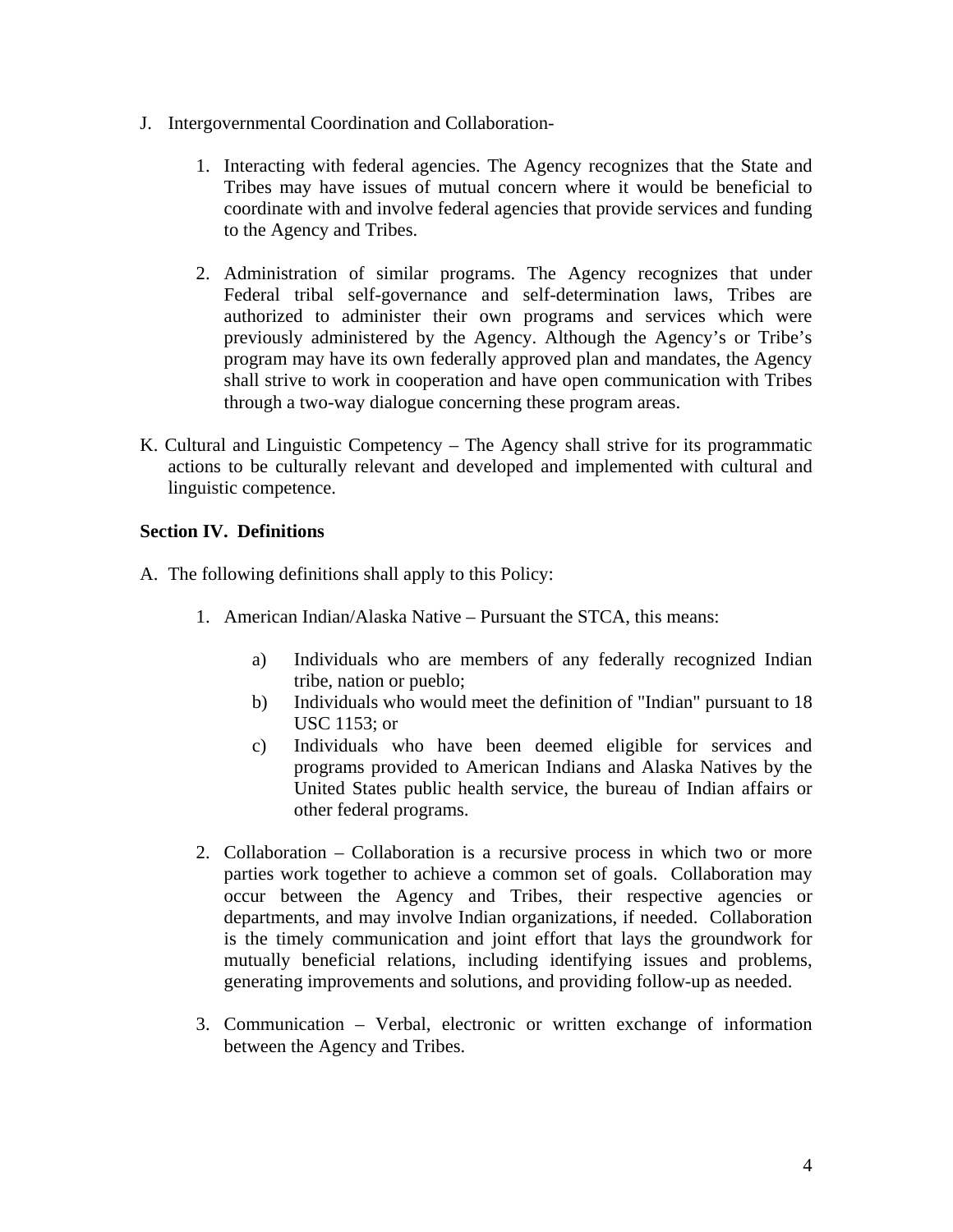- 4. Consensus Consensus is reached when a decision or outcome is mutuallysatisfactory to the Agency and the Tribes affected and adequately addresses the concerns of those affected. Within this process it is understood that consensus, while a goal, may not always be achieved.
- 5. Consultation Consultation operates as an enhanced form of communication that emphasizes trust and respect. It is a decision making method for reaching agreement through a participatory process that: (a) involves the Agency and Tribes through their official representatives; (b) actively solicits input and participation by the Agency and Tribes; and (c) encourages cooperation in reaching agreement on the best possible decision for those affected. It is a shared responsibility that allows an open, timely and free exchange of information and opinion among parties that, in turn, may lead to mutual understanding and comprehension. Consultation with Tribes is uniquely a government-to-government process with two main goals: (a) to reach consensus in decision-making; and (b) whether or not consensus is reached, to have considered each other's perspectives and honored each other's sovereignty.
- 6. Cultural Competence Refers to an ability to interact effectively with people of different cultures. Cultural competence comprises four components: (a) awareness of one's own cultural worldview, (b) appreciation of cultural differences, (c) knowledge of different cultural practices and worldviews, and (d) honing cross-cultural skills. Developing cultural competence improves one's ability to understand, communicate with, provide services and resources to, and effectively interact with people across cultures.
- 7. Culturally Relevant Describes a condition where programs or services are provided according to the clients' cultural backgrounds.
- 8. Government-to-Government Describes the intergovernmental relationship between the State, Tribes and the Federal government as sovereigns.
- 9. Indian Organizations –Organizations, predominantly operated by American Indians/Alaska Natives, that represent or provide services to American Indians and/or Alaska Natives living on and/or off tribal lands and/or in urban areas.
- 10. Internal Agency Operation Exemption Refers to certain internal agency operations and processes not subject to this Policy. The Agency has the authority and discretion to determine what internal operations and processes are exempt from this Policy.
- 11. Internal Tribal Government Operations Exemption Refers to certain internal tribal government operations not subject to this Policy. Each Tribe has the authority and discretion to determine what internal operations and processes are exempt from this Policy.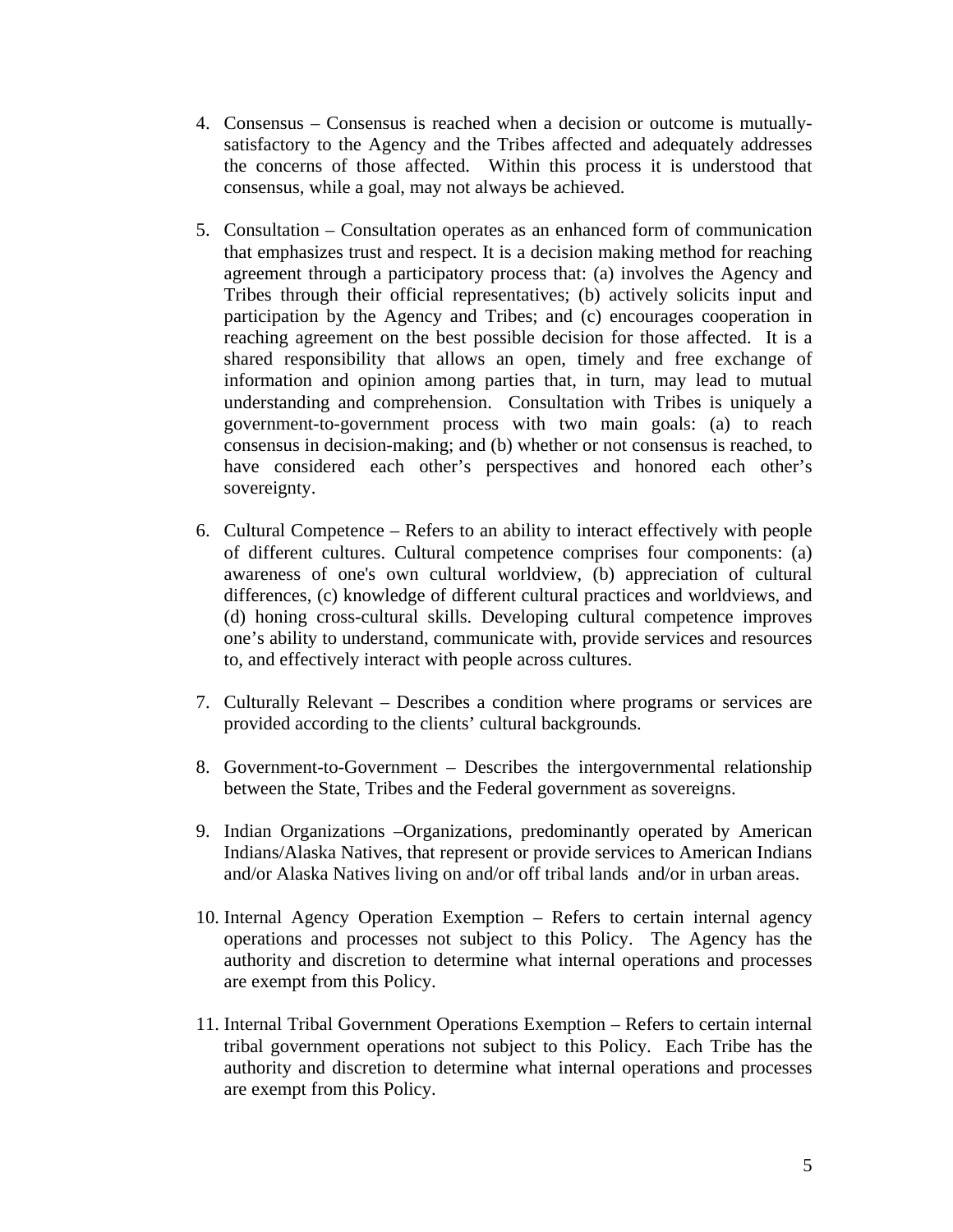- 12. Linguistic Competence Refers to one's capacity to communicate effectively and convey information in a manner that is understood by culturally diverse audiences.
- 13. Participation Describes an ongoing activity that allows interested parties to engage one another through negotiation, compromise and problem solving to reach a desired outcome.
- 14. Programmatic Action Actions related to the development, implementation, maintenance or modification of policies, rules, programs, services, legislation or regulations by the Agency, other than exempt internal agency operations, that are within the scope of this Policy.
- 15. Tribal Advisory Body A duly appointed group of individuals established and organized to provide advice and recommendations on matters relative to Agency programmatic action.
- 16. Tribal Implications Refers to when a programmatic action by the Agency will have substantial direct effect(s) on American Indians/Alaska Natives, one or more Tribes, or on the relationship between the State and Tribes.
- 17. Tribal Liaison Refers to an individual designated by the Agency, who reports directly to the Office of the Agency Head, to:
	- a) assist with developing and ensuring the implementation of this Policy;
	- b) serve as a contact person responsible for maintaining ongoing communication between the Agency and affected Tribes; and
	- c) ensure that training is provided to staff of the Agency as set forth in Subsection B of Section 4 of the STCA.
- 18. Tribal Officials Elected or duly appointed officials of Tribes or authorized intertribal organizations.
- 19. Tribes– Means any federally recognized Indian nation, tribe or pueblo located wholly or partially within the boundaries of the State of New Mexico. It is understood that "Tribes" in the plural form means that or those tribe(s) upon which programmatic actions have tribal implications.
- 20. Work Groups –Formal bodies and task forces established for a specific purpose through joint effort by the Agency and Tribes. Work Groups can be established to address or develop more technical aspects of programmatic action separate or in conjunction with the formal consultation process. Work groups shall, to the extent possible, consist of members from the Agency and participating Tribes.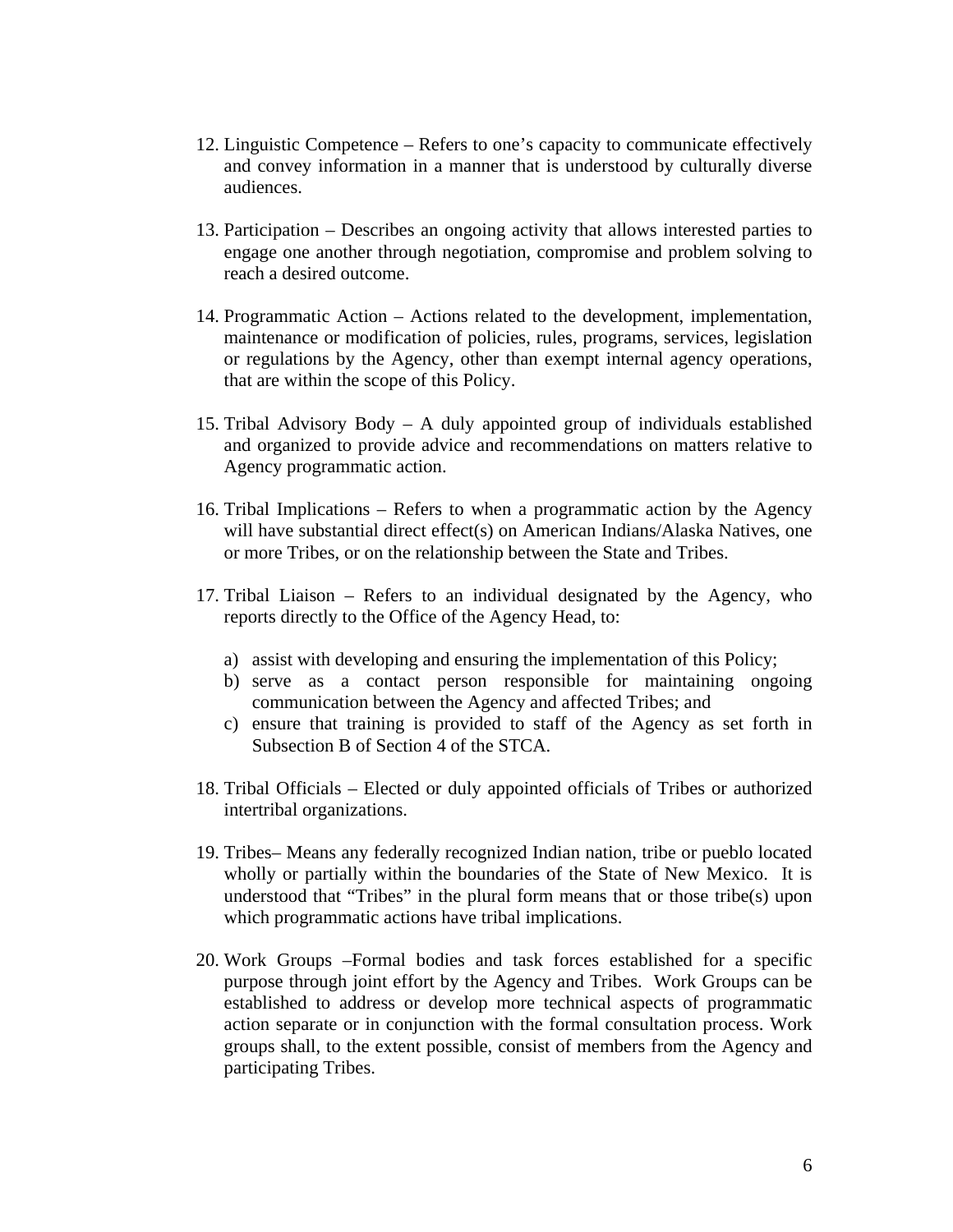#### **Section V. General Provisions**

A. Collaboration and Communication

To promote effective collaboration and communication between the Agency and Tribes relating to this Policy, and to promote cultural competence, the Agency shall utilize, as appropriate: Tribal Liaisons, Tribal Advisory Bodies, Work Groups and Informal Communication.

- 1. The Role of Tribal Liaisons. To promote State-Tribe interactions, enhance communication and resolve potential issues concerning the delivery of Agency services to Americans Indians/Alaska Natives, Tribal Liaisons shall work with Tribal Officials and Agency staff and their programs to develop policies or implement program changes. Tribal Liaisons communicate with Tribal Officials through both formal and informal methods of communication to assess:
	- a) issues or areas of tribal interest relating to the Agency's programmatic actions;
	- b) Tribal interest in pursuing collaborative or cooperative opportunities with the Agency; and
	- c) the Agency's promotion of cultural competence in its programmatic actions.
- 2. The Role of Tribal Advisory Bodies. The Agency may solicit advice and recommendations from Tribal Advisory Bodies to collaborate with Tribes in matters of policy development prior to engaging in consultation, as contained in this Policy. The Agency may convene Tribal Advisory Bodies to provide advice and recommendations on departmental programmatic actions that have tribal implications. Input derived from such activities is not defined as this Policy's consultation process.
- 3. The Role of Work Groups. The Agency Head may collaborate with Tribal Officials to appoint an agency-tribal work group to develop recommendations and provide input on Agency programmatic actions as they might impact Tribes or American Indians/Alaska Natives. The Agency or the Work Group may develop procedures for the organization and implementation of work group functions. (See, e.g., the sample procedures at Attachment A.)
- 4. Informal Communication.
	- a) Informal Communication with Tribes. The Agency recognizes that consultation meetings may not be required in all situations or interactions involving State-Tribal relations. The Agency recognizes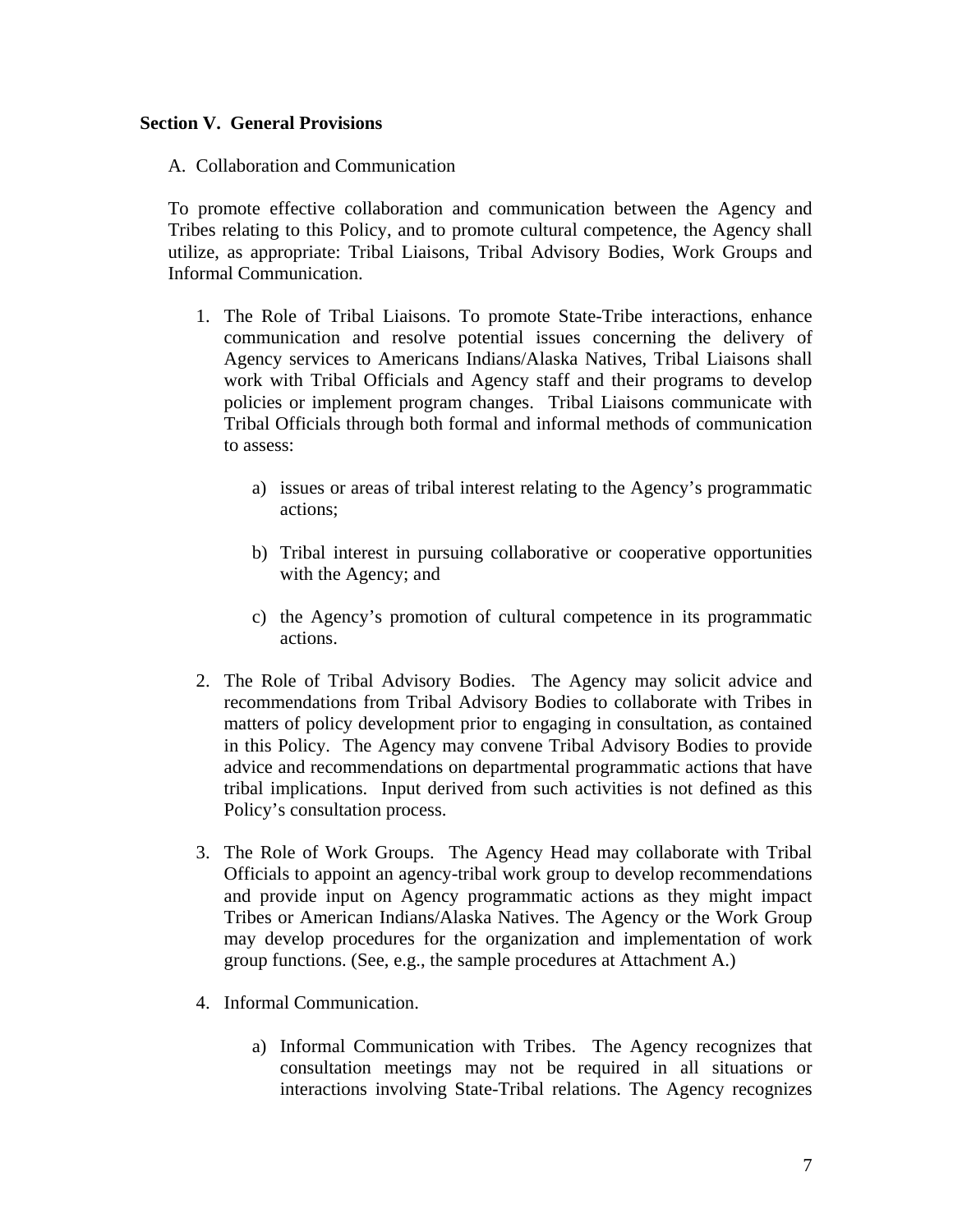that Tribal Officials may communicate with appropriate Agency employees outside the consultation process, including with Tribal Liaisons and Program Managers, in order to ensure programs and services are delivered to their constituents. While less formal mechanisms of communication may be more effective at times, this does not negate the Agency's or the Tribe's ability to pursue formal consultation on a particular issue or policy.

b) Informal Communication with Indian Organizations. The State-Tribal relationship is based on a government-to-government relationship. However, in certain instances, communicating with Indian Organizations can benefit and assist the Agency, as well. Through this Policy, the Agency recognizes that it may solicit recommendations, or otherwise collaborate and communicate with these organizations.

#### B. Consultation

Consultation shall be between the Agency Head and Tribal Officials or their delegated representatives who possess authority to negotiate on their behalf.

- 1. Applicability Tribal consultation is most effective and meaningful when conducted before taking action that impacts Tribes and American Indians/Alaska Natives. The Agency acknowledges that a best case scenario may not always exist, and that the Agency and Tribes may not have sufficient time or resources to fully consult on a relevant issue. If a process appropriate for consultation has not already begun, through this Policy, the Agency seeks to initiate consultation as soon as possible thereafter.
- 2. Focus The principle focus for government-to-government consultation is with Tribes through their Tribal Officials. Nothing herein shall restrict or prohibit the ability or willingness of Tribal Officials and the Agency Head to meet directly on matters that require direct consultation. The Agency recognizes that the principle of intergovernmental collaboration, communication and cooperation is a first step in government-to-government consultation, and is in accordance with the STCA.
- 3. Areas of Consultation The Agency, through reviewing proposed programmatic actions, shall strive to assess whether such actions may have Tribal Implications, as well as whether consultation should be implemented prior to making its decision or implementing its action. In such instances where Tribal Implications are identified, the Agency shall strive to pursue government-to-government consultation with relevant Tribal Officials. Tribal Officials also have the discretion to decide whether to pursue and/or engage in the consultation process regarding any proposed programmatic action not subject to the Internal Agency Operation Exemption.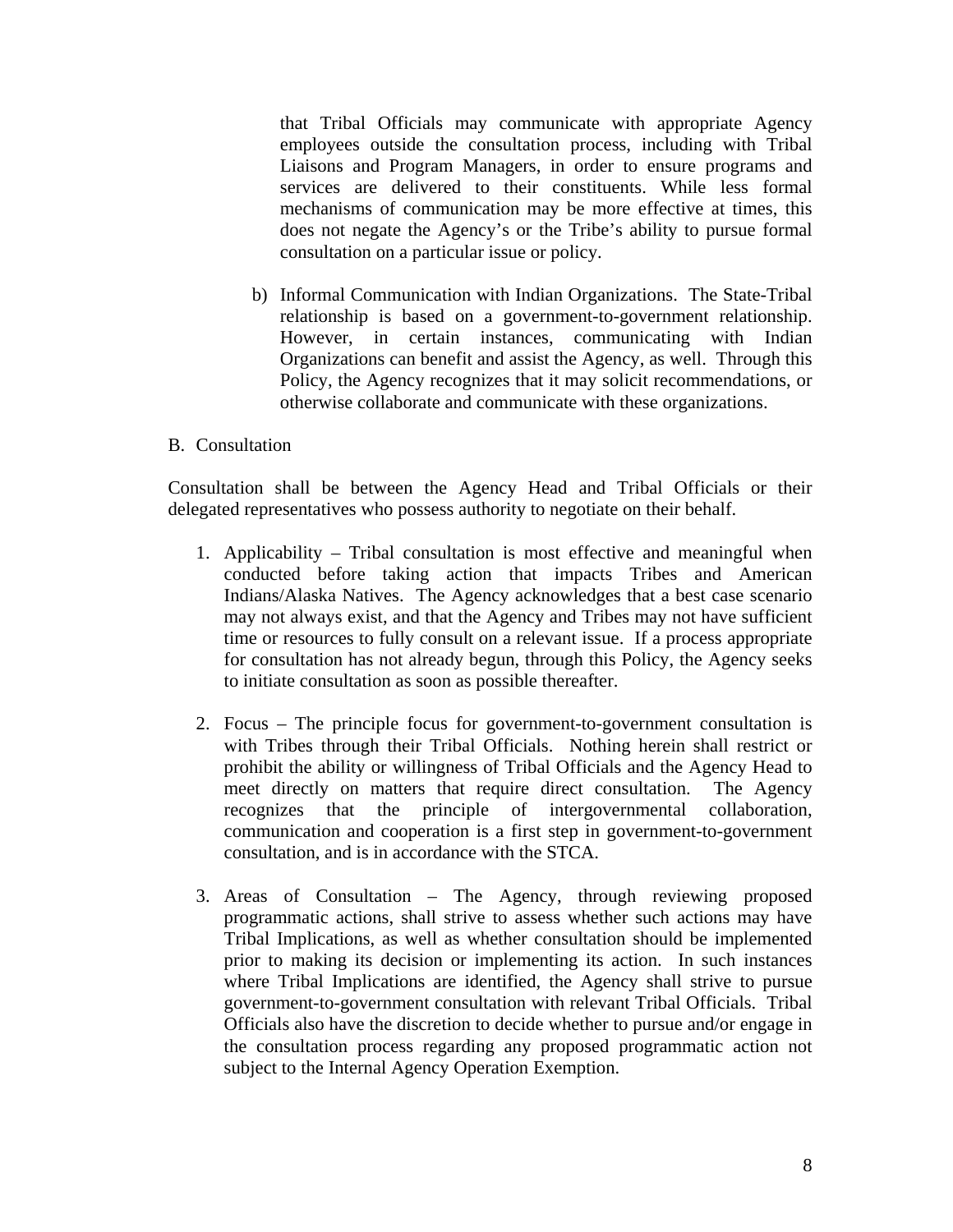- 4. Initiation Written notification requesting consultation by an Agency or Tribe shall serve to initiate the consultation process. Written notification, at the very least, should:
	- a) Identify the proposed programmatic action to be consulted upon.
	- b) Identify personnel who are authorized to consult on behalf of the Agency or Tribe.
- 5. Process The Agency, in order to engage in consultation, may utilize dulyappointed work groups, as set forth in the previous section, or otherwise the Agency Head or a duly-appointed representative may meet directly with Tribal Officials, or set forth other means of consulting with impacted Tribes as the situation warrants.
	- a) Consultation shall be between the Agency Head and Tribal Officials or their delegated representatives with authority to negotiate on their behalf.
	- b) The Agency will make a good faith effort to invite for consultation all perceived impacted Tribes.
- 6. Limitations on Consultation
	- a) This Policy shall not diminish any administrative or legal remedies otherwise available by law to the Agency or Tribe.
	- b) The Policy does not prevent the Agency and Tribes from entering into Memoranda of Understanding, Intergovernmental Agreements, Joint Powers Agreements, professional service contracts, or other established administrative procedures and practices allowed or mandated by Federal, State or Tribal laws or regulations.
	- c) Final Decision Making Authority: The Agency retains the final decision-making authority with respect to actions undertaken by the Agency and within Agency jurisdiction. In no way should this Policy impede the Agency's ability to manage its operations.

### **Section VI. Dissemination of Policy**

Upon adoption of this Policy, the Agency will determine and utilize an appropriate method to distribute the Policy to all its employees.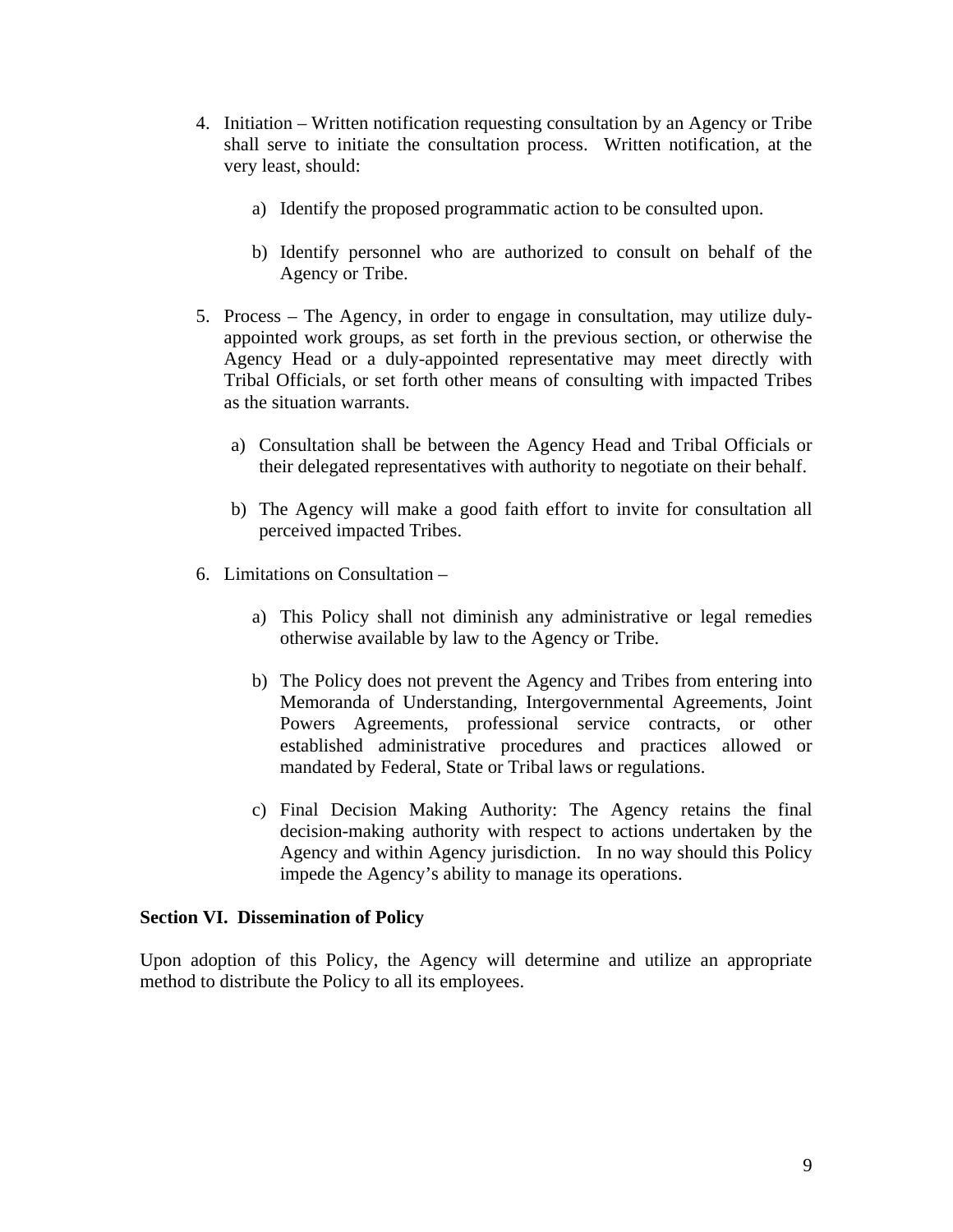## **Section VII. Amendments and Review of Policy**

The Agency shall strive to meet periodically with Tribes to evaluate the effectiveness of this Policy, including the Agency's promotion of cultural competence. This Policy is a working document and may be revised as needed

## **Section VIII. Effective Date**

This Policy shall become effective upon the date signed by the Agency Head.

## **Section IX. Sovereign Immunity**

The Policy shall not be construed to waive the sovereign immunity of the State of New Mexico or any Tribe, or to create a right of action by or against the State of New Mexico or a Tribe, or any State or Tribal official, for failing to comply with this Policy. The Agency shall have the authority and discretion to designate internal operations and processes that are excluded from the Policy, and recognizes that Tribes are afforded the same right.

## **Section XI. Closing Statement/ Signatures**

The Department of Health hereby adopts the State-Tribal Consultation, Collaboration and Communication Policy.

Alfredo Vigil, MD Date Cabinet Secretary Department of Health

\_\_\_\_\_\_\_\_\_12/17/2009\_\_\_\_\_\_\_\_\_\_\_\_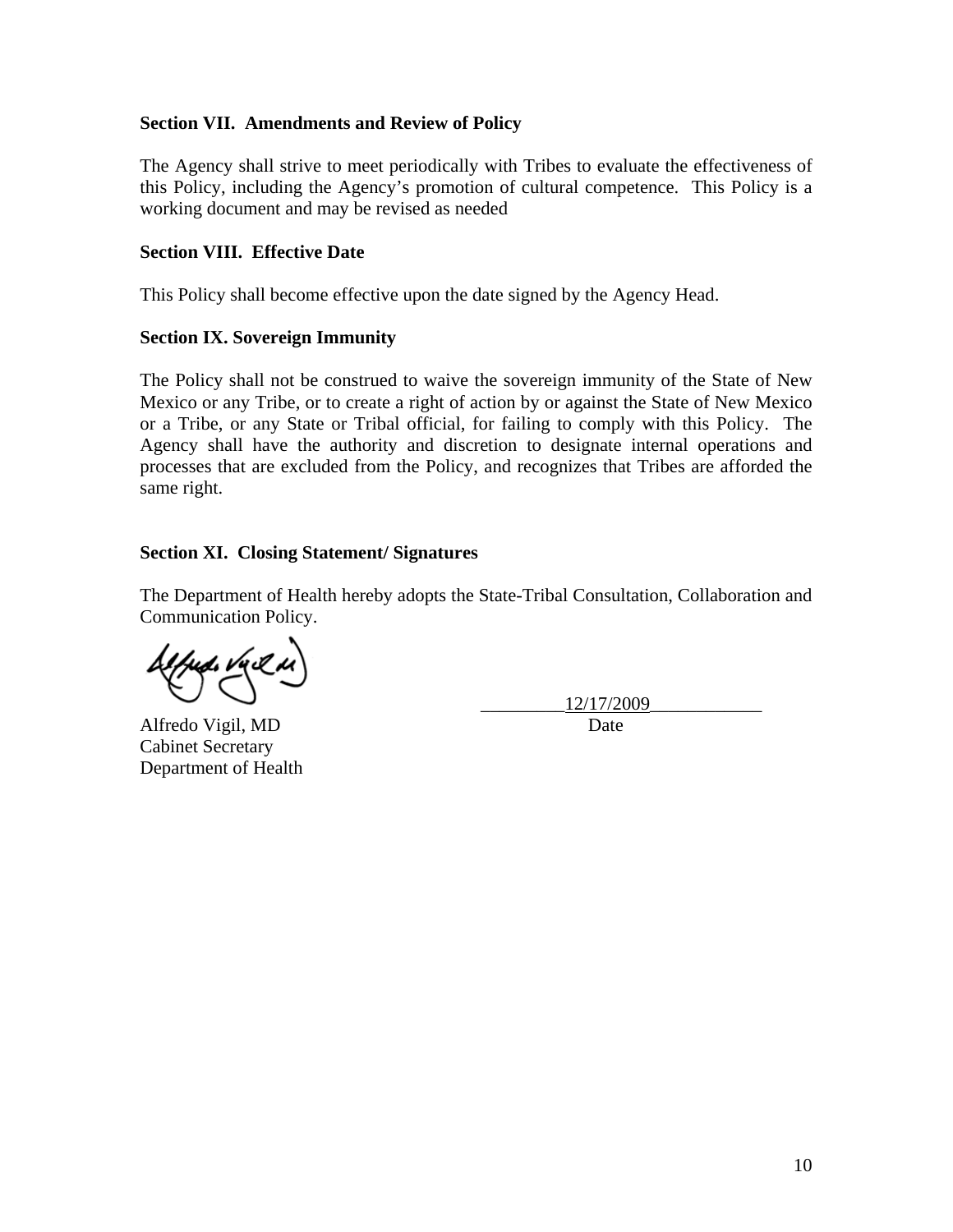## **ATTACHMENT A**

### Sample Procedures for State-Tribal Work Groups

DISCLAIMER: The following illustration serves only as sample procedures for State-Tribal Work Groups. The inclusion of this Attachment does not mandate the adoption of these procedures by a work group. Whether these, or alternative procedures, are adopted remains the sole discretion of the Agency Head and/or as duly-delegated to the Work Group.

- A. Membership The Work Group should be composed of members duly appointed by the Agency and as appropriate, participating Tribes, for specified purpose(s) set forth upon the Work Group's conception. Continued membership and replacements to Work Group participants may be subject to protocol developed by the Work Group, or otherwise by the designating authority or authorities.
- B. Operating Responsibility The Work Group should determine lines of authority, responsibilities, definition of issues, delineation of negotiable and non-negotiable points, and the scope of recommendations it is to disseminate to the Agency and Tribes to review, if such matters have not been established by the delegating authority or authorities.
- C. Meeting Notices Written notices announcing meetings should identify the purpose or agenda, the Work Group, operating responsibility, time frame and other relevant tasks. All meetings should be open and publicized by the respective Agency and Tribal offices.
- D. Work Group Procedures The Work Group may establish procedures to govern meetings. Such procedures can include, but are not limited to:
	- 1. Selecting Tribal and Agency co-chairs to serve as representatives and lead coordinators, and to monitor whether the State-Tribal Consultation, Collaboration and Communication Policy is followed;
	- 2. Defining roles and responsibilities of individual Work Group members;
	- 3. Defining the process for decision-making,
	- 4. Drafting and dissemination of final Work Group products;
	- 5. Defining appropriate timelines; and
	- 6. Attending and calling to order Work Group meetings.